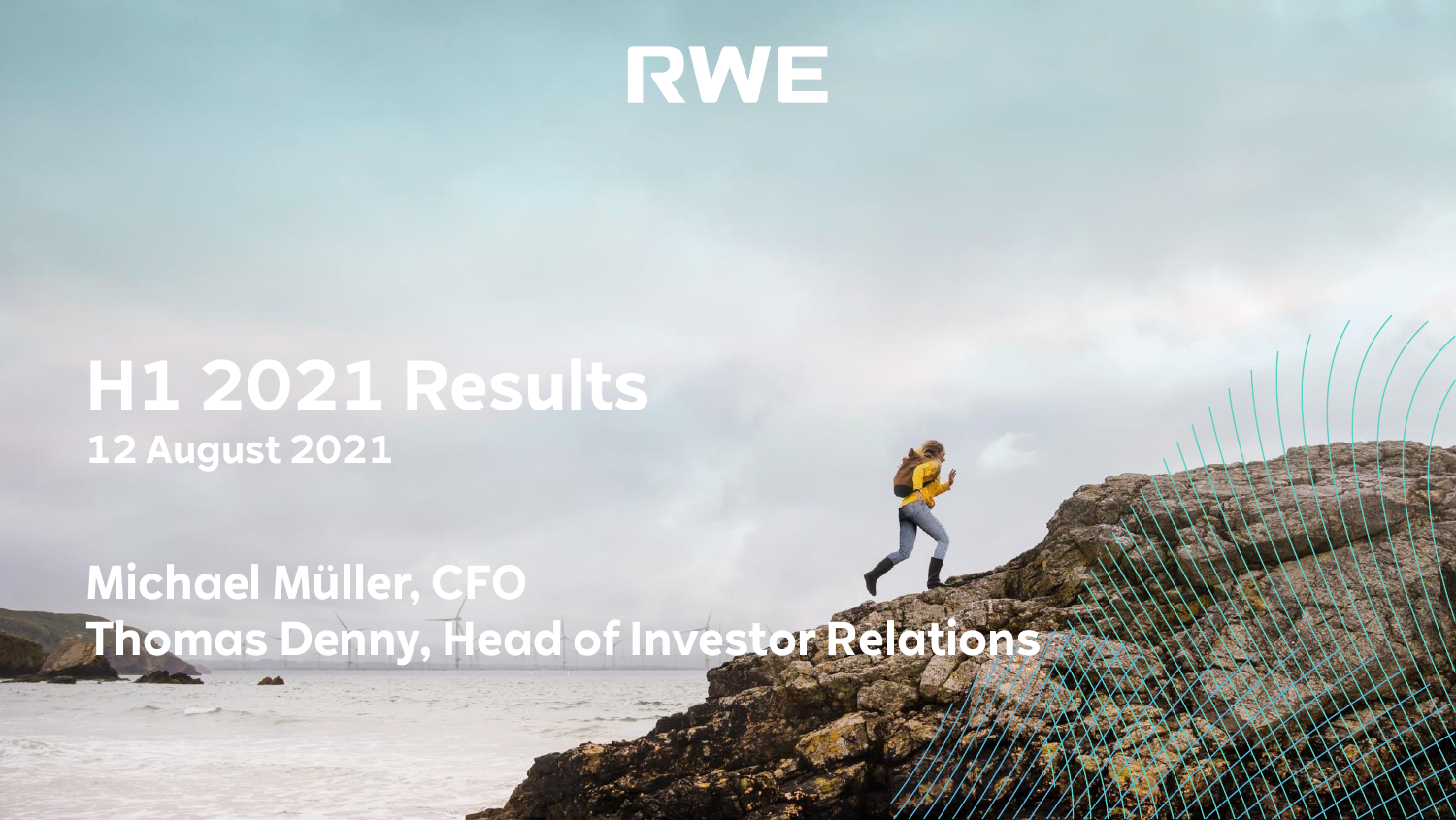## **Disclaimer**

This document contains forward-looking statements. These statements are based on the current views, expectations, assumptions and information of the management, and are based on information currently available to the management. Forward-looking statements shall not be construed as a promise for the materialisation of future results and developments and involve known and unknown risks and uncertainties. Actual results, performance or events may differ materially from those described in such statements due to, among other things, changes in the general economic and competitive environment, risks associated with capital markets, currency exchange rate fluctuations, changes in international and national laws and regulations, in particular with respect to tax laws and regulations, affecting the Company, and other factors. Neither the Company nor any of its affiliates assumes any obligations to update any forward-looking statements.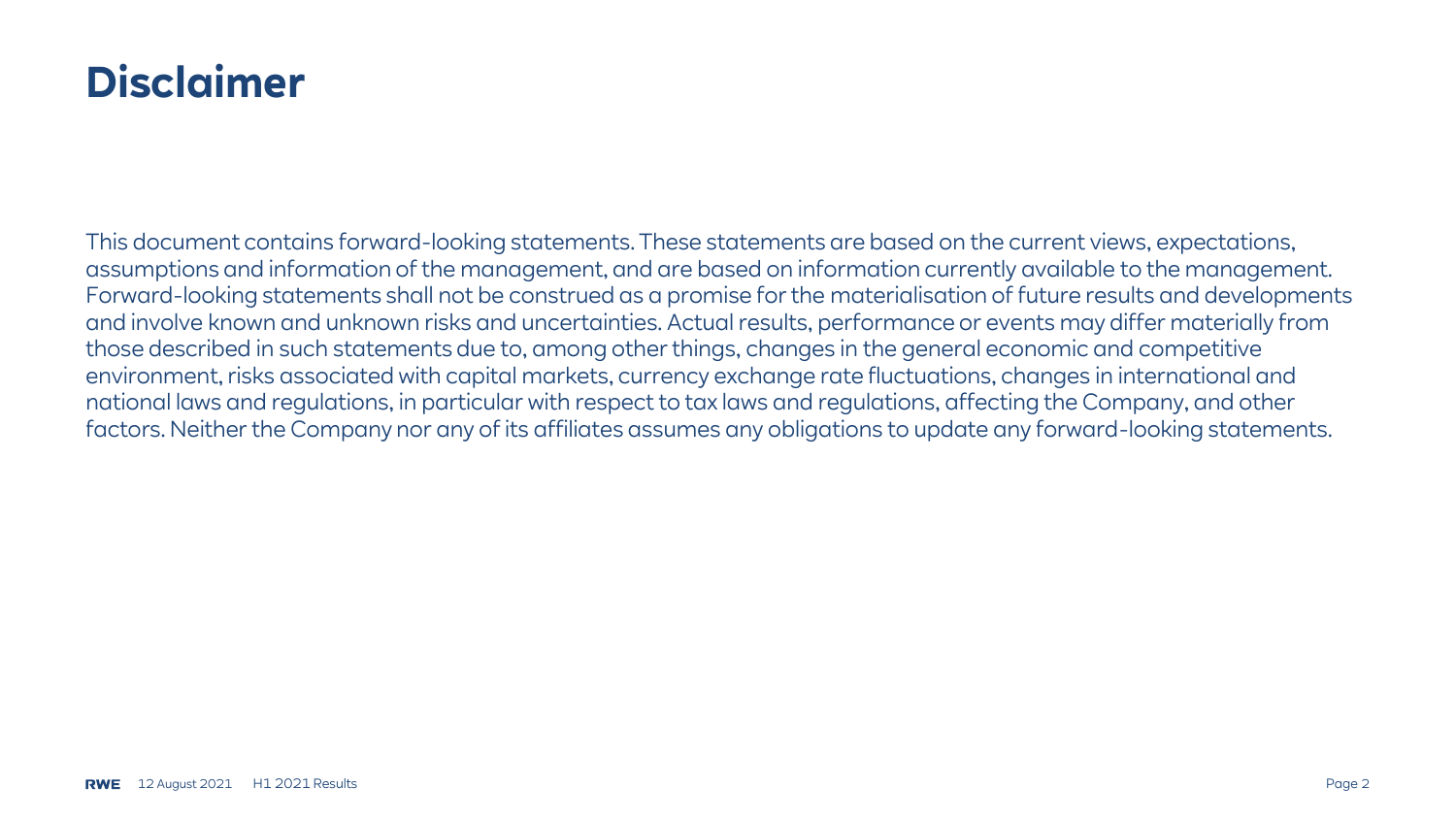## **FY2021: outlook raised on the back of an outstanding H1 performance by Supply & Trading**

- **Good H1 results** with **core adj. EBITDA of €1.2bn**. **Adj. EBITDA of RWE Group** at €1.8bn
- **Net debt at €0.9bn** at the end of June driven by reduced pension provisions, good adj. operating cash flow and timing effects
- **Important milestone in sustainable finance:** successful **issuance of €500m green bond** in June and linking **syndicated credit line to ESG criteria**
- **All projects lined up to reach Wind/Solar target** of more than 13GW by 2022. At H1 **capex eligible under current EU taxonomy** is **90%**

Page 3

- **Teamed up with experienced local partners for auctions in new offshore markets:** National Grid Ventures - New York Bight offshore lease auction; Equinor and Hydro REIN - Norwegian Sørlige Nordsjø II area
- **Virtual Capital Market Day** to take place on 15 November 2021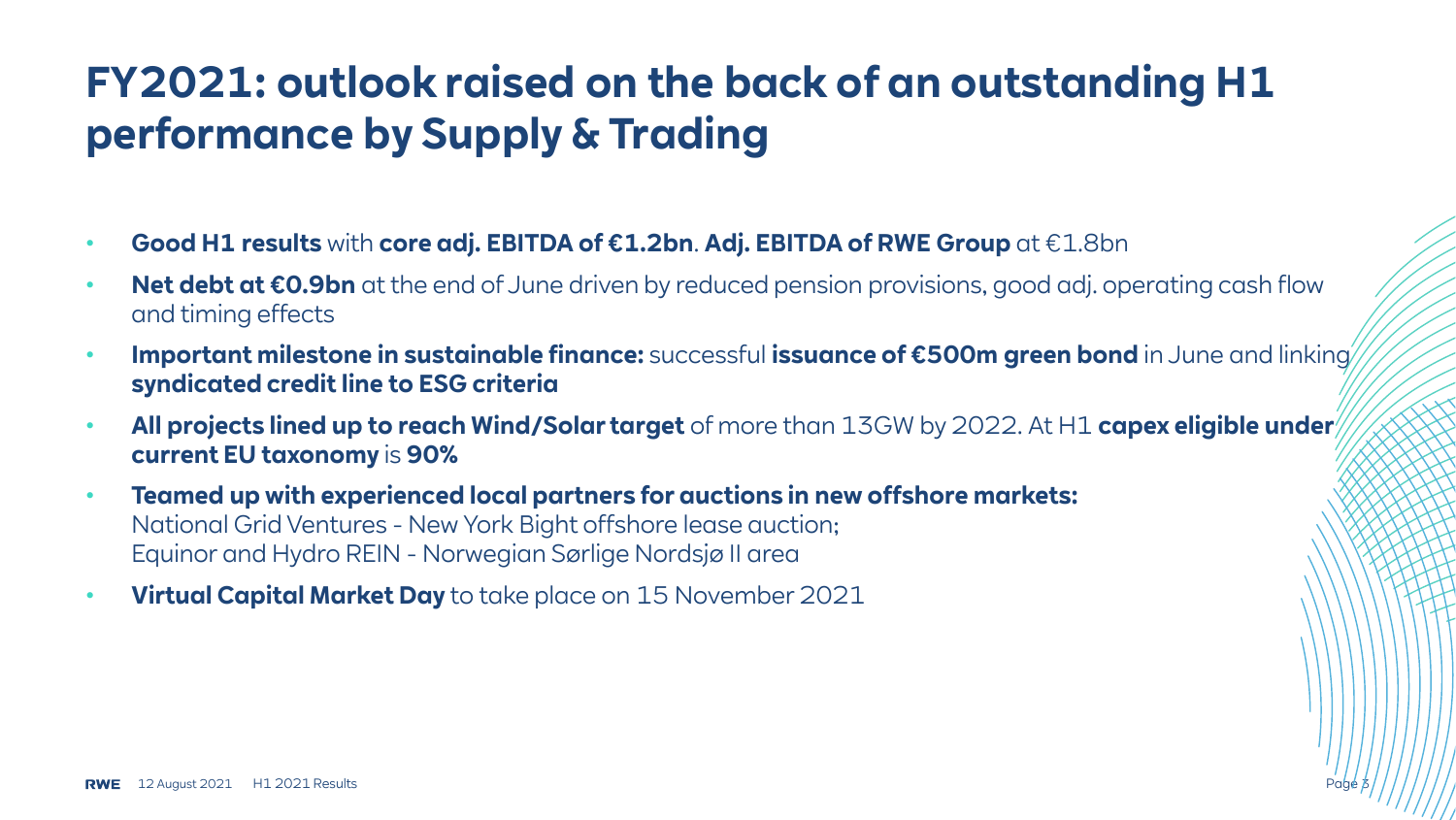## **Good H1 performance thanks to Supply & Trading, despite shortfall in Wind/Solar business**

#### **Core adj. EBITDA H1 2021 vs. H1 2020,** € million



- **Offshore Wind** earnings down compared to very strong previous year due to below normal wind conditions
- **Onshore Wind/Solar** earnings decreased significantly on the back of the negative one-off from the unprecedented Texas cold snap in Feb 2021
- Earnings at **Hydro/Biomass/Gas** below previous year's level after timing effects in Dutch biomass business
- Exceptionally high earnings at **Supply & Trading**  significantly above very strong previous year

**Adj. EBITDA for RWE Group**, incl. Coal/Nuclear amounts to **1,751 (-4%) at H1 2021**

Note: restated adj. EBITDA for 2020 according to change in the accounting for tax benefits as of 1 Jan 2021.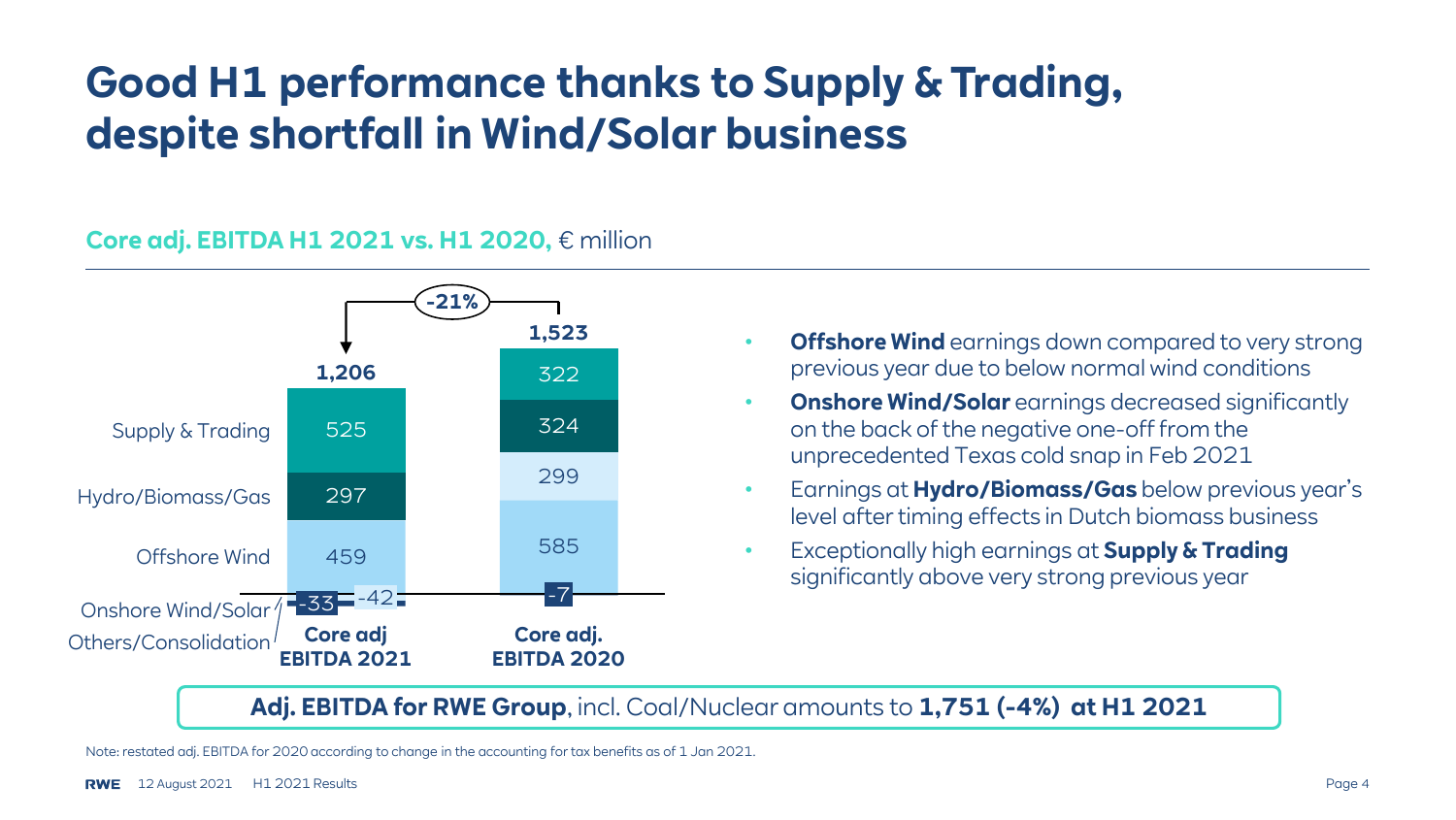## **Wind/Solar buildout on track to reach 13GW target: 3.9GW under construction with COD by 2022**

#### **Capacity development Wind/Solar,** as of 30 Jun 2021



- Increase of Rampion stake to 50.1% as of 1 Apr 2021 adds 80 MW (pro rata) to installed capacity in Q2
- FIDs for 400MW with COD in 2022 taken in Q2, mainly solar projects in the US and Europe, partly with co-located storage

Note: All information pro rata. As of 30 Jun 2021. | Rounding differences may occur.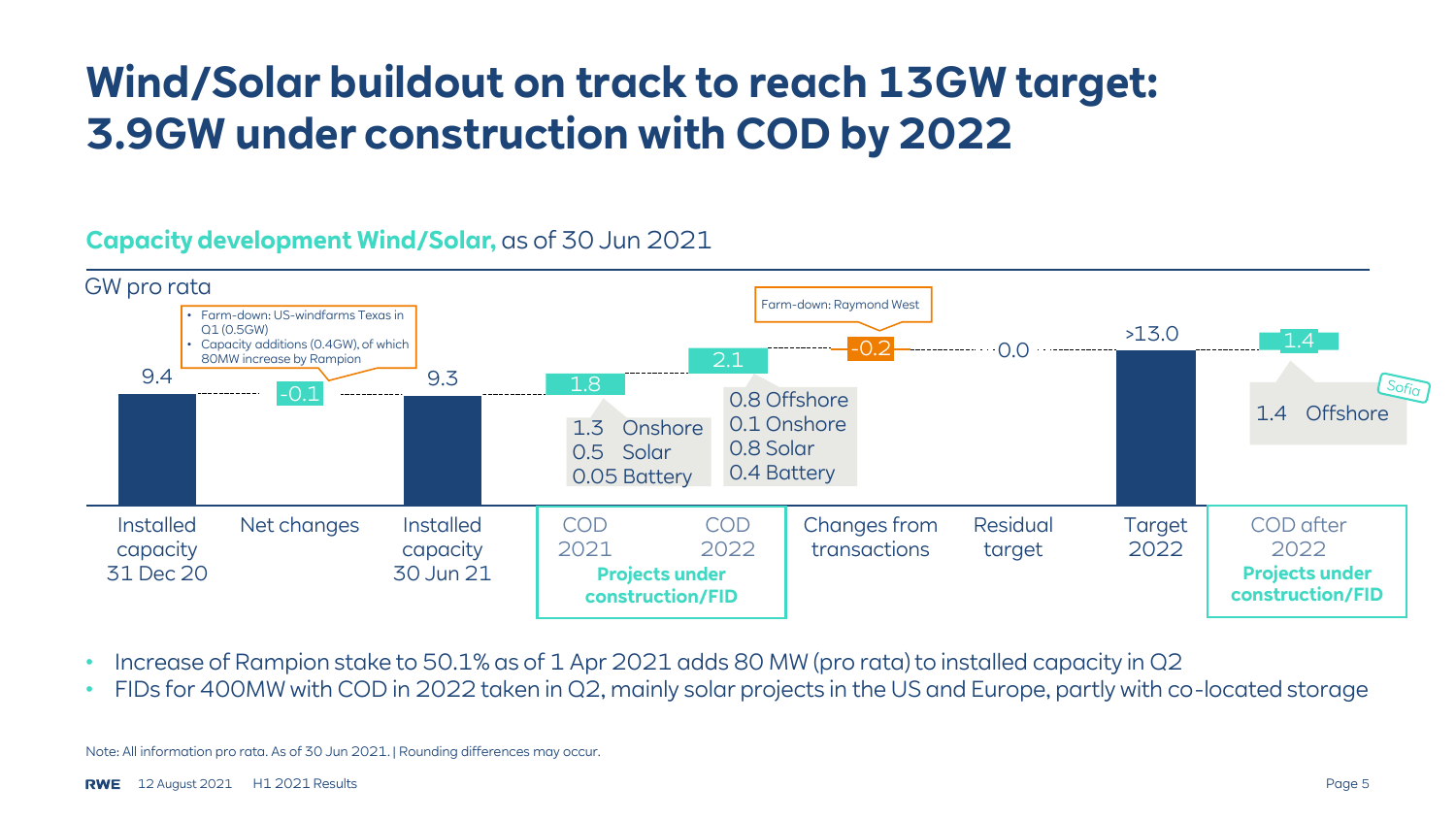## **Offshore Wind: Lower earnings due to unfavourable wind speeds this year following above normal levels last year**

#### **Key financials H1 - Offshore Wind**

| $\epsilon$ million                  | H <sub>1</sub> 2021 | H <sub>1</sub> 2020 | change |
|-------------------------------------|---------------------|---------------------|--------|
| <b>Adj. EBITDA</b>                  | 459                 | 585                 | $-126$ |
| t/o non-recurring items             |                     |                     |        |
| Depreciation                        | $-212$              | $-184$              | $-28$  |
| Adj. EBIT                           | 247                 | 401                 | -154   |
| t/o non-recurring items             |                     |                     |        |
| Gross cash investments <sup>1</sup> | $-1.143$            | $-316$              | -827   |
| Gross cash divestments <sup>1</sup> | +4                  | +83                 | -79    |

#### **Adj. EBITDA H1 2021 vs. H1 2020**

- Below normal wind speeds in H1 2021
- Very high wind speeds in Q1 2020
- Higher earnings contribution from Rampion due to consolidation effect

#### **Adj. EBITDA Outlook 2021 vs. FY 2020**

Outlook 2021 **€1,050 – 1,250m**

- **O** Income from Triton Knoll commissioning phase
- **Consolidation effect from 20% increase of Rampion** shareholding to 50.1%, closing as of 1 Apr 2021
- $\bigcirc$  Normalised weather conditions for the rest of the year assumed
- $\Box$  Increased development expenses for mid- to long-term growth

<sup>1</sup> Gross cash (di-)investments: Sum of (di-)investments in (in-)tangible and financial assets, loans to non-consolidated affiliates and capital measures.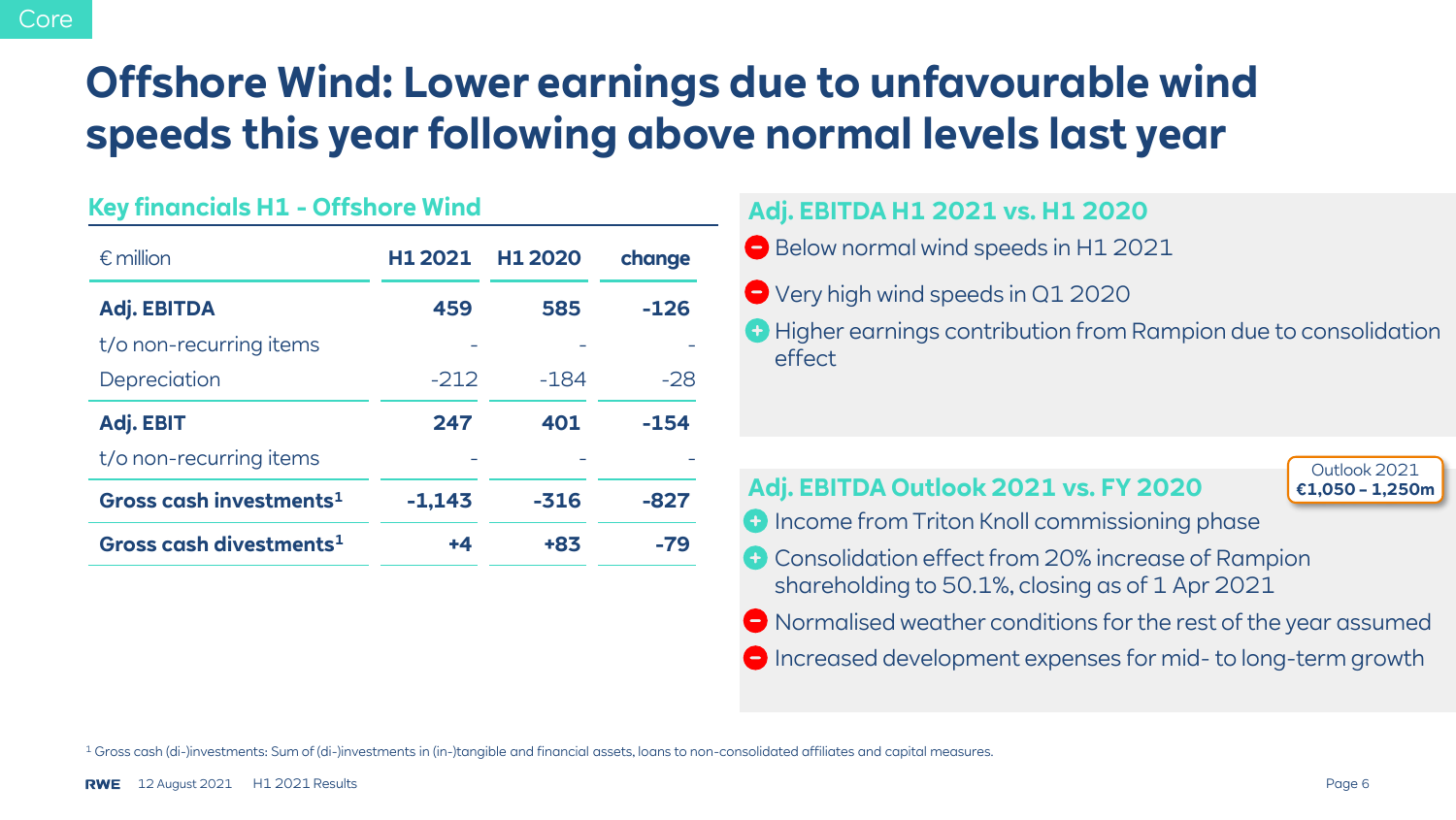## **Onshore Wind/Solar: Earnings setback mainly due to one-off from Texas cold snap in Q1 2021**

#### **Key financials H1 - Onshore Wind/Solar**

| $\epsilon$ million                  | H1 2021 | H <sub>1</sub> 2020 | change |
|-------------------------------------|---------|---------------------|--------|
| <b>Adj. EBITDA</b>                  | $-42$   | 299                 | -341   |
| t/o non-recurring items             | $-296$  |                     | -296   |
| Depreciation                        | $-193$  | $-189$              | $-4$   |
| Adj. EBIT                           | $-235$  | 110                 | -345   |
| t/o non-recurring items             | $-296$  |                     | $-296$ |
| Gross cash investments <sup>1</sup> | -665    | $-545$              | $-120$ |
| Gross cash divestments <sup>1</sup> | +335    | $+21$               | +314   |

#### **Adj. EBITDA H1 2021 vs. H1 2020**

- $\bigcirc$  Below normal wind speeds in H1 2021 in northern Europe
- **■** Very high wind speeds in Q1 2020
- **Increased capacity partly offset by Texas farm-down**

**Adj. EBITDA significantly impacted by non-recurring items:**

- Negative one-off from Texas cold snap of ~-€400 million
- Book gain from 75% farm-down of wind farms in Texas portfolio<sup>2</sup>

#### **Adj. EBITDA Outlook 2021 vs. FY 2020**

Outlook 2021 **€50 – 250m**

- One-off from Texas cold snap in Feb 2021
- **Increased development expenses for mid-to long-term growth**
- **Increased capacity in Onshore Wind/Solar in the US and Europe**
- **Book gain from 75% farm-down at Texas onshore portfolio**

<sup>1</sup> Gross cash (di-)investments: Sum of (di-)investments in (in-)tangible and financial assets, loans to non-consolidated affiliates and capital measures. | <sup>2</sup> Book gain for three out of four wind farms. Outstanding farm-down at Raymond West will follow in Q3. | Note: restated figures for 2020 due to change in the accounting for tax benefits as of 1 Jan 2021.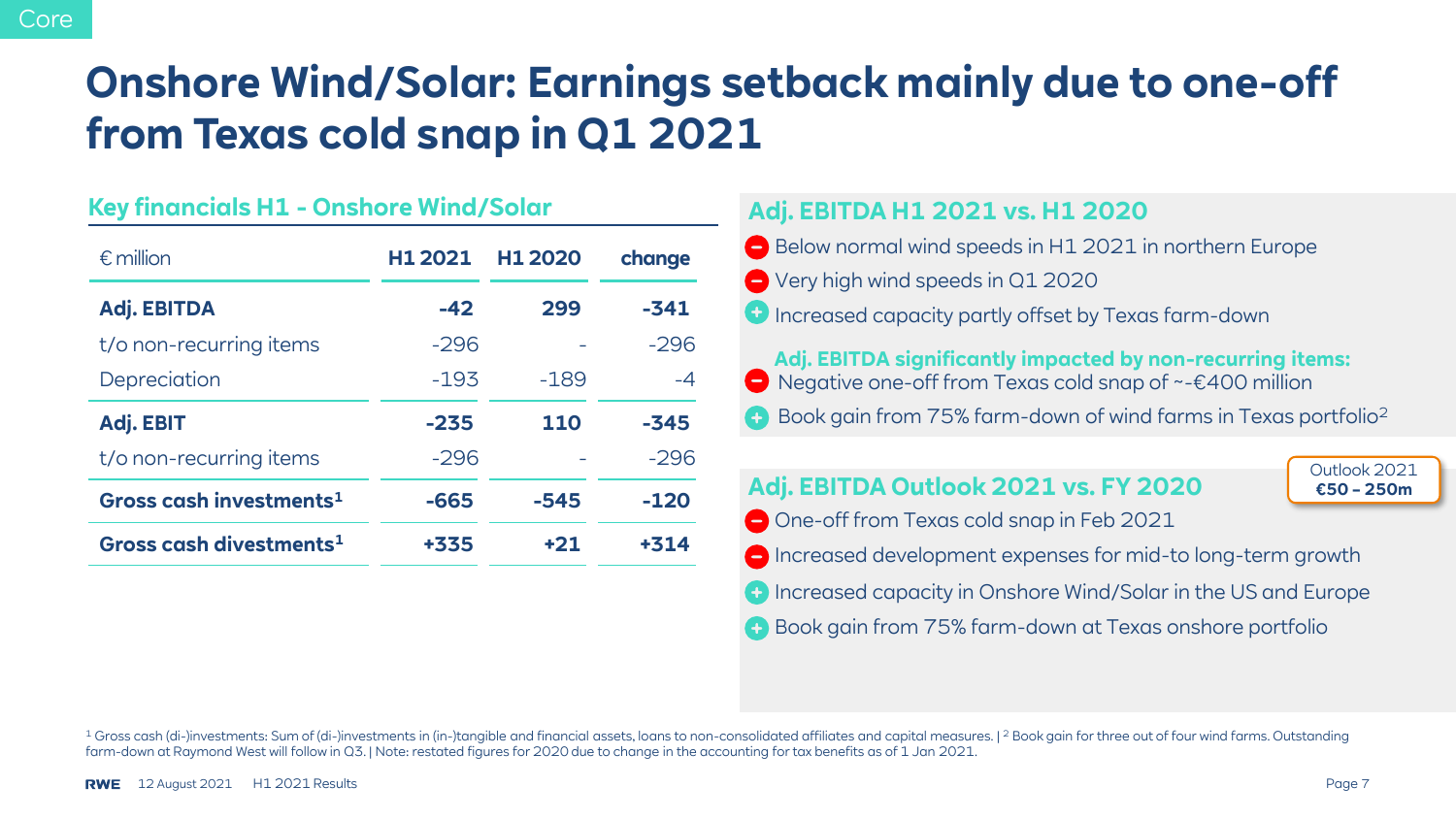## **Hydro/Biomass/Gas: Good H1 performance impacted by intra-year effect in Dutch biomass support scheme**

|  |  |  | Key financials H1 - Hydro/Biomass/Gas |
|--|--|--|---------------------------------------|
|--|--|--|---------------------------------------|

| $\epsilon$ million                  | H1 2021 | H <sub>1</sub> 2020 | change |
|-------------------------------------|---------|---------------------|--------|
| <b>Adj. EBITDA</b>                  | 297     | 324                 | -27    |
| t/o non-recurring items             |         |                     |        |
| Depreciation                        | $-151$  | $-169$              | 18     |
| Adj. EBIT                           | 146     | 155                 | -9     |
| t/o non-recurring items             |         |                     |        |
| Gross cash investments <sup>1</sup> | -74     | -177                | 103    |

#### **Adj. EBITDA H1 2021 vs. H1 2020**

- **P** Lower earnings from biomass operations due to timing effect which will revert in H2 2021
- Absence of income from Georgia Biomass due to disposal in H1 2020
- **Higher income from GB capacity payments**

### **Adj. EBITDA Outlook 2021 vs. FY 2020**

Outlook 2021 **€500 – 600m**

- Return to a normalised earnings level from the day-to-day optimisation of our power plant dispatch
- Absence of income from Georgia Biomass due to disposal in H1 2020
- **B** Recovery from fire in Eemshaven

<sup>1</sup> Gross cash investments: Sum of investments in (in-)tangible and financial assets, loans to non-consolidated affiliates and capital measures. | Note: including 37.9% stake in Kelag.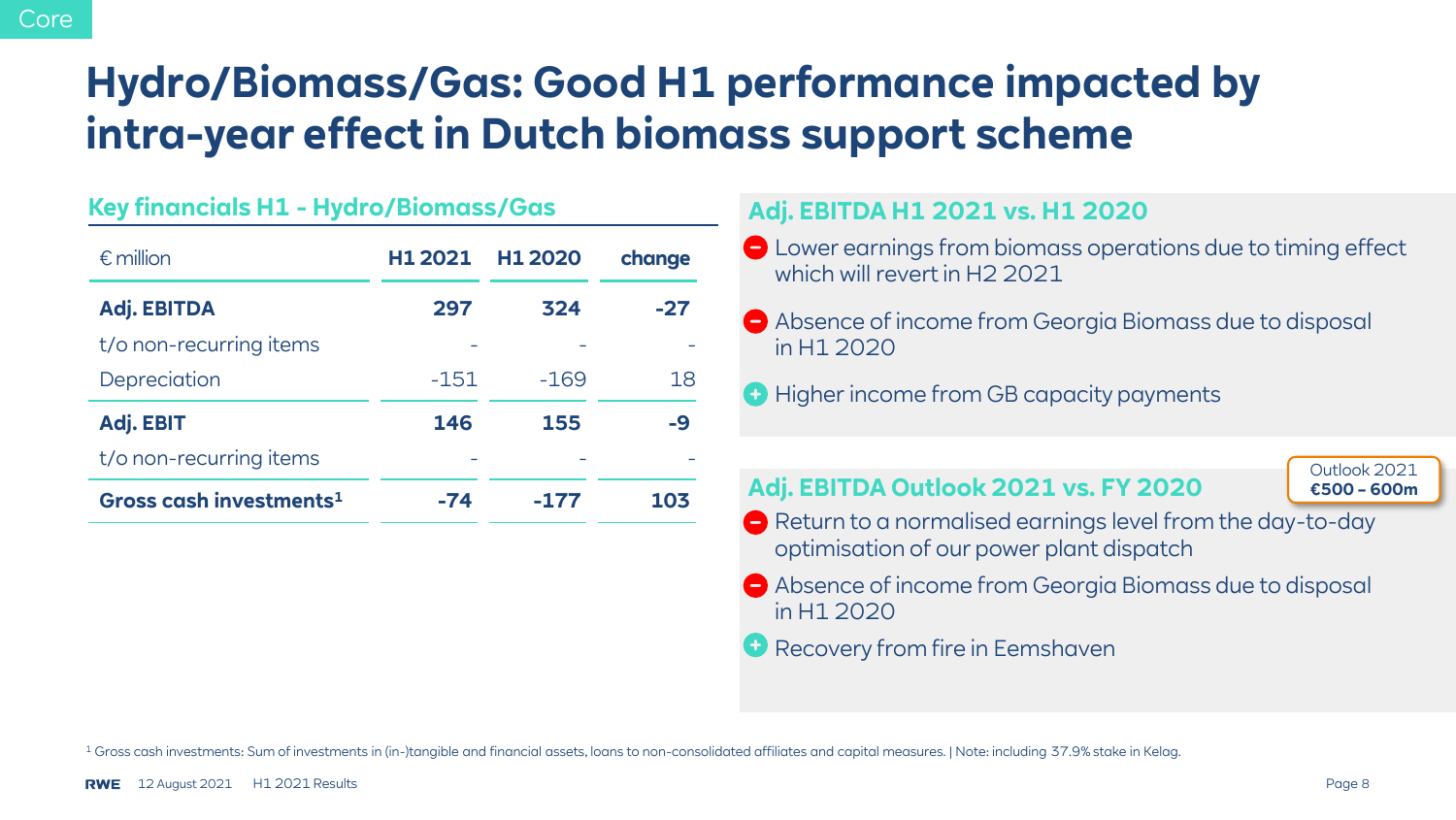## **Supply & Trading: Outstanding trading performance in H1 beats FY2021 outlook for the division**

#### **Key financials H1 - Supply & Trading**

| $\epsilon$ million                  | H1 2021 | H <sub>1</sub> 2020 | change |
|-------------------------------------|---------|---------------------|--------|
| <b>Adj. EBITDA</b>                  | 525     | 322                 | 203    |
| t/o non-recurring items             |         |                     |        |
| Depreciation                        | $-23$   | $-22$               | $-1$   |
| Adj. EBIT                           | 502     | 300                 | 202    |
| t/o non-recurring items             |         |                     |        |
| Gross cash investments <sup>1</sup> | -31     | -30                 |        |

#### **Adj. EBITDA H1 2021 vs. H1 2020**

**Outstanding trading performance partly offset by lower** performance of Gas & LNG business

- **Adj. EBITDA Outlook 2021 vs. FY 2020**
- **Outstanding trading performance**
- **P** Lower earnings from Gas & LNG business after strong FY 2020 performance
- Long-term average earnings of  $\sim \epsilon$ 250 million

<sup>1</sup> Gross cash investments: Sum of investments in (in-)tangible and financial assets, loans to non-consolidated affiliates and capital measures. | <sup>2</sup> Update on outlook Jul 2021. Previously €150m – 350m.

Outlook 2021<sup>2</sup> **Significantly above €350m**

**New**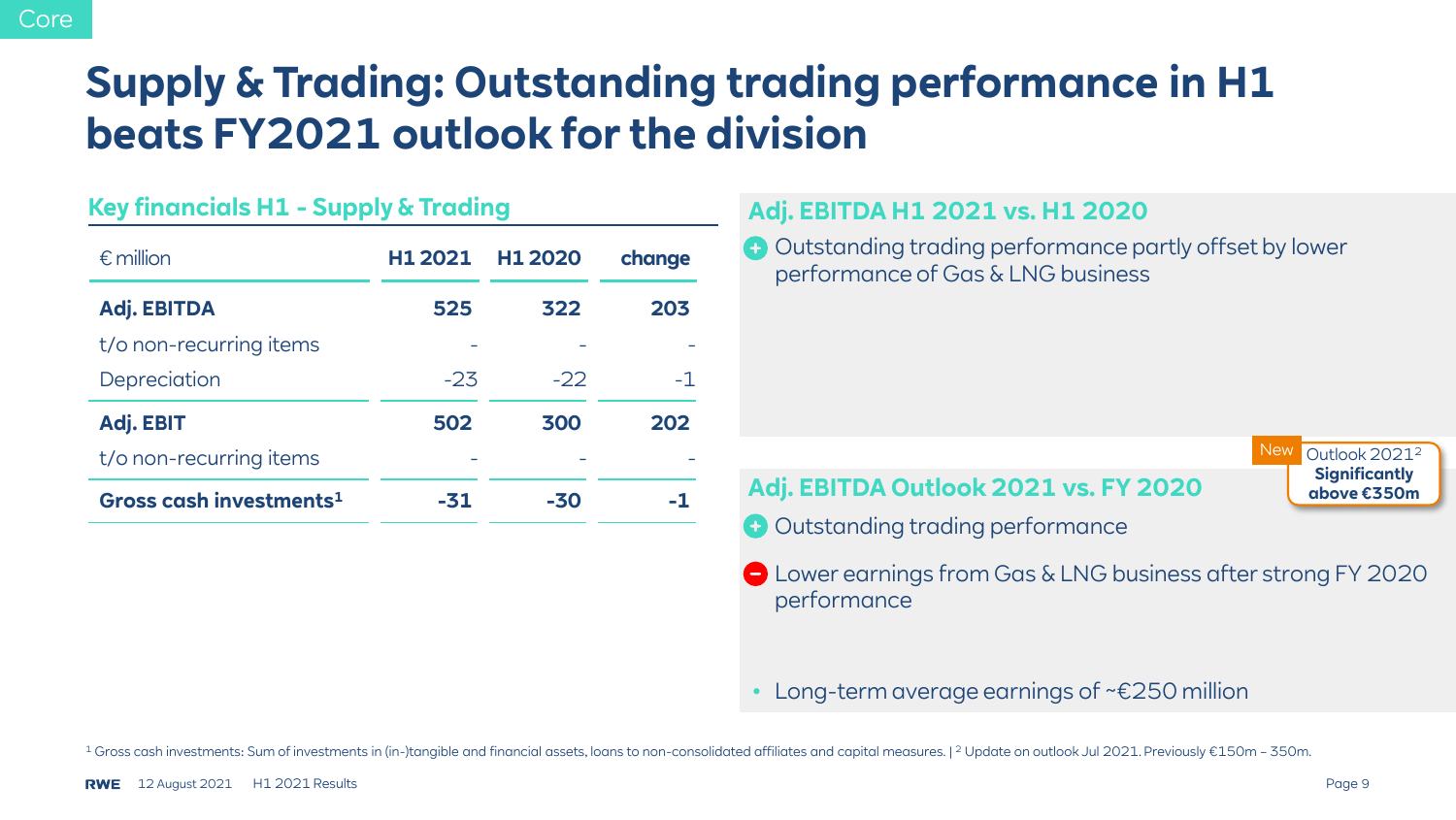## **Coal/Nuclear: Solid earnings on back of higher realised hedged generation margins**

#### **Key financials H1 - Coal/Nuclear**

| $\epsilon$ million                  | H <sub>1</sub> 2021 | H <sub>1</sub> 2020 | change |
|-------------------------------------|---------------------|---------------------|--------|
| <b>Adj. EBITDA</b>                  | 545                 | 310                 | 235    |
| t/o non-recurring items             |                     |                     |        |
| Depreciation                        | $-130$              | $-155$              | 25     |
| Adj. EBIT                           | 415                 | 155                 | 260    |
| t/o non-recurring items             |                     |                     |        |
| Gross cash investments <sup>1</sup> | $-113$              | -77                 | -36    |

#### **Adj. EBITDA H1 2021 vs. H1 2020**

- **Higher realised hedged generation margins**
- Costs associated with the German coal phaseout

## **Adj. EBITDA Outlook 2021 vs. FY 2020**

Outlook 2021 **€800 – 900m**

- **Higher realised hedged generation margins**
- Costs associated with the German coal phaseout
- **Damage related to flooding in Germany, July 2021**

<sup>1</sup> Gross cash investments: Sum of investments in (in-)tangible and financial assets, loans to non-consolidated affiliates and capital measures.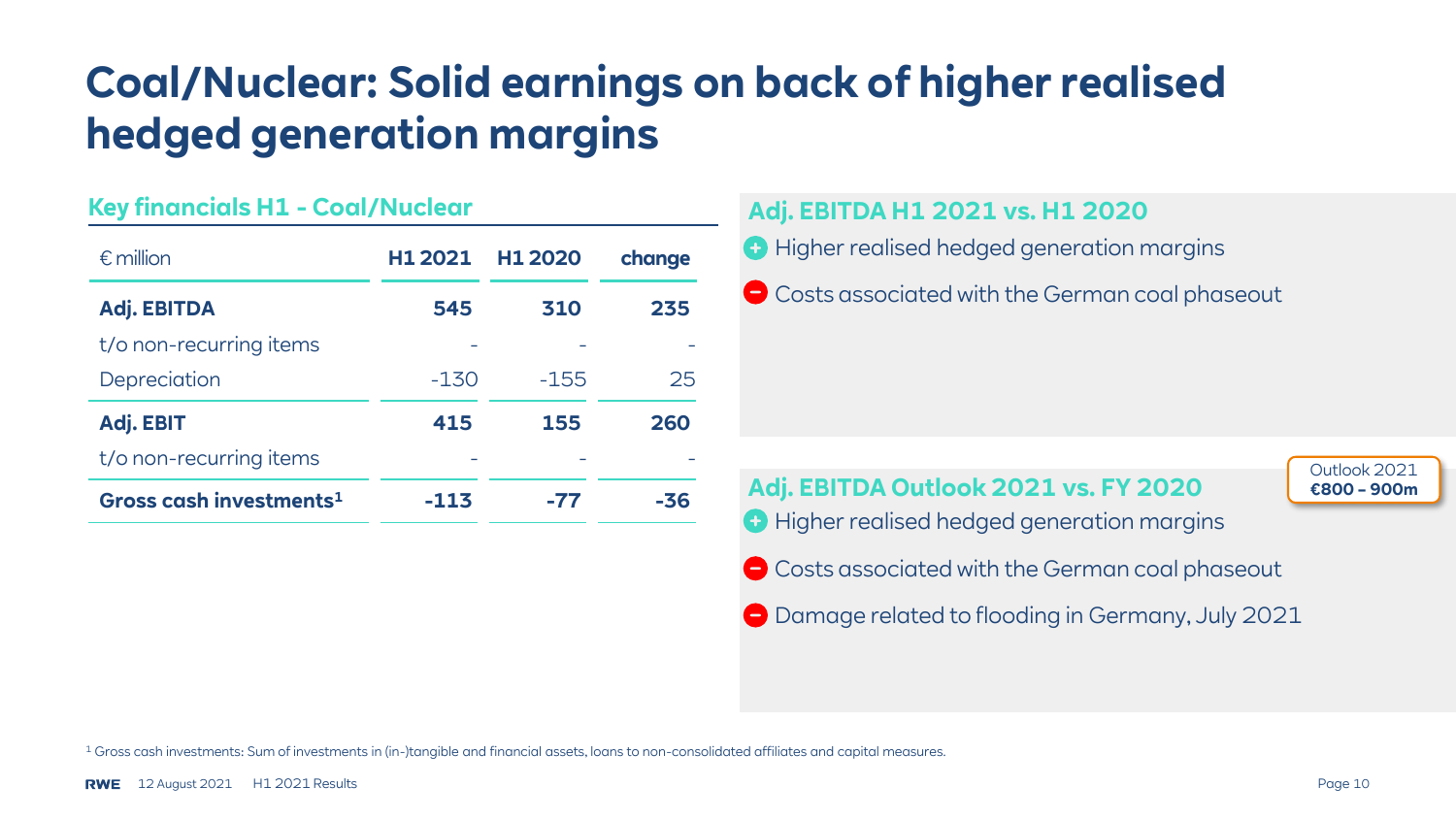## **Adj. net income in line with the good development of adj. EBITDA in the first six months of the year**

#### **Adj. net income,** € million



- **Adj. EBITDA** excludes non-operating result
- **Adj. financial result** includes payment of E.ON dividend of €186 million. It is mainly adjusted for lower discount rates of mining provisions as well as tax interests from tax refunds unrelated to the accounting period, among other things
- **Adjustments of tax** refer to a general tax rate of 15% at RWE Group<sup>1</sup>
- Adj. minority interest relates to fully consolidated wind/solar projects

<sup>1</sup> General tax rate of 15% for the planning horizon is based on a blended calculation of local tax rates, the use of loss carry forwards and low taxed dividend income, e.g. from E.ON and Amprion.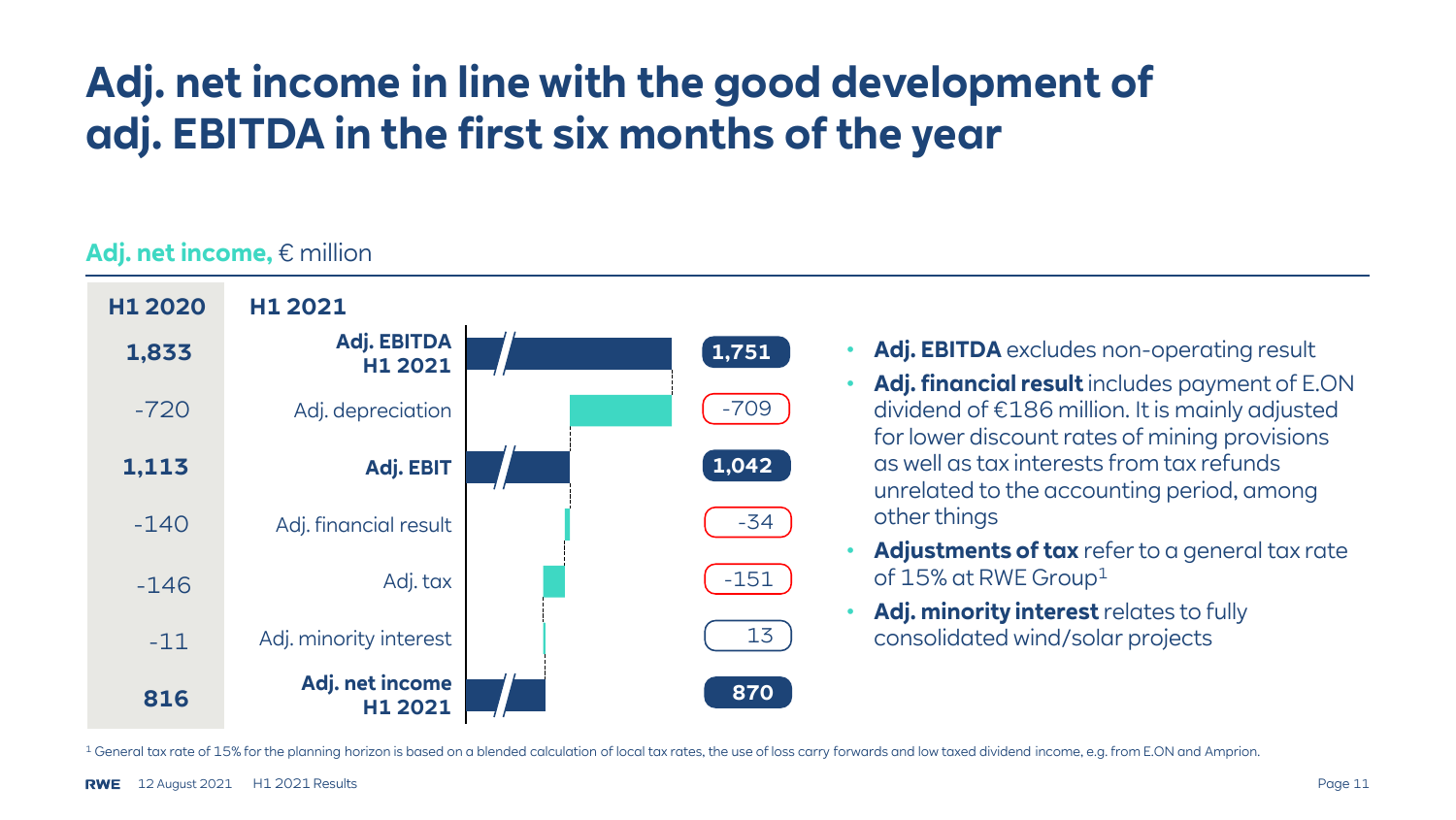## **Adj. operating cash flow driven by good operational result and positive effects in working capital**

#### **Reconciliation to adj. operating cash flow,** € million **H1 2021**



- **Changes in provisions/(Non-) Cash items** among others driven by book gains from the farm-down of Texas wind farms as well as legacy and restructuring provisions
- **Positive effects in operating working capital**  from decrease in trade receivables after high levels at year-end 2020
- **Cash financial result** mainly impacted by interest payments which is overcompensated by E.ON dividend payment in Q2
- **Cash taxes** driven by income taxes in the UK

<sup>1</sup> Excludes nuclear provisions since utilisation is not net debt effective and will be refinanced via financial debt.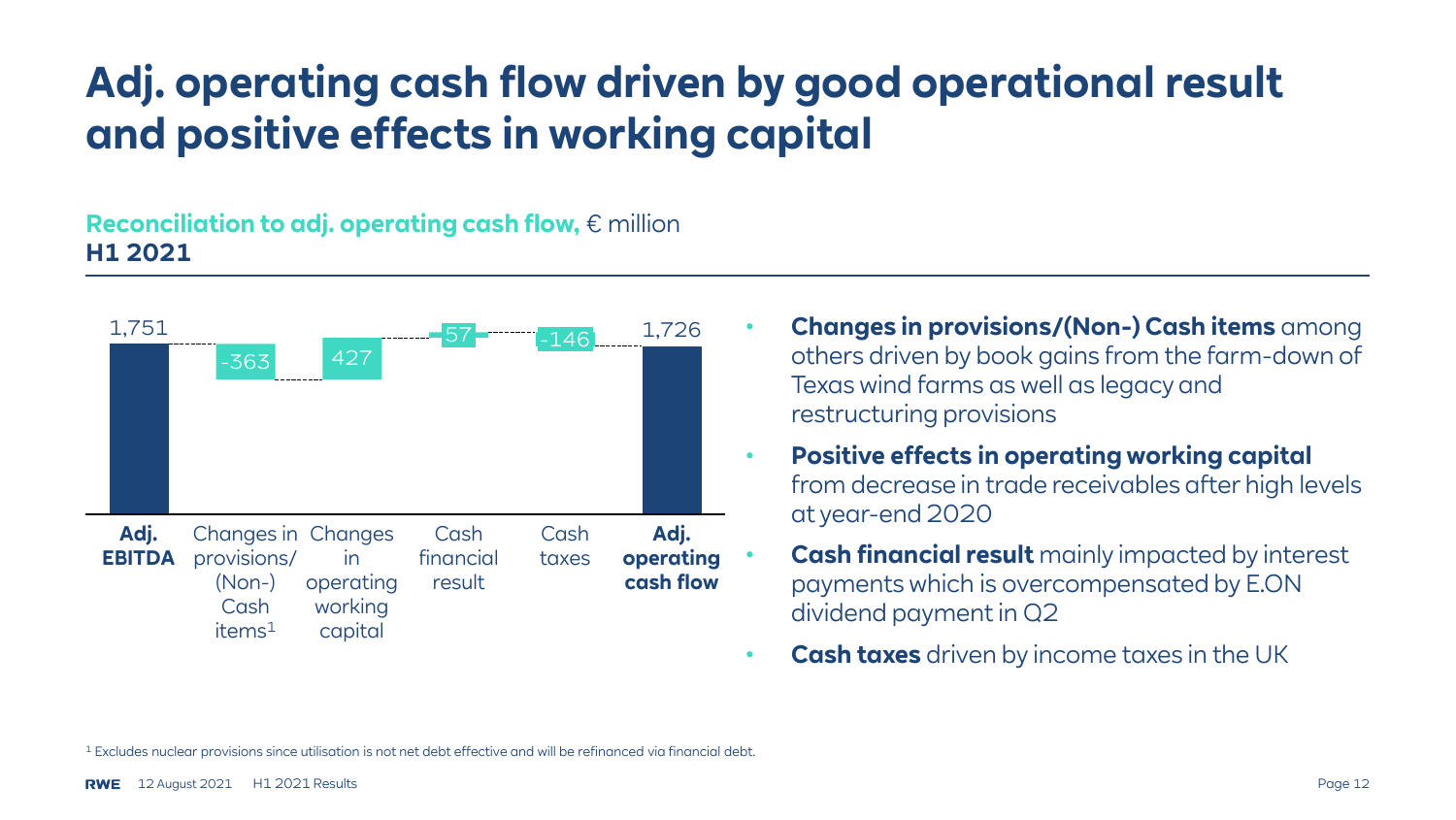## **Net debt decreased significantly thanks to a very good adj. operating cash flow and timing effects from hedging**

#### **Development of net debt. € billion H1 2021**



- 'Other changes in net financial debt' include timing effects, amongst others variation margins from hedging activities
- 'Changes in provisions' driven by decrease of pension provisions due to higher discount rates and good performance of plan assets

<sup>1</sup> Includes pension and wind provisions but excludes nuclear provisions as they are not part of adj. operating cash flow. Furthermore, CTA allocation of €1.1bn has no effect on net debt. Payment is offset by the decrease in pension provisions. | Note: Rounding differences may occur.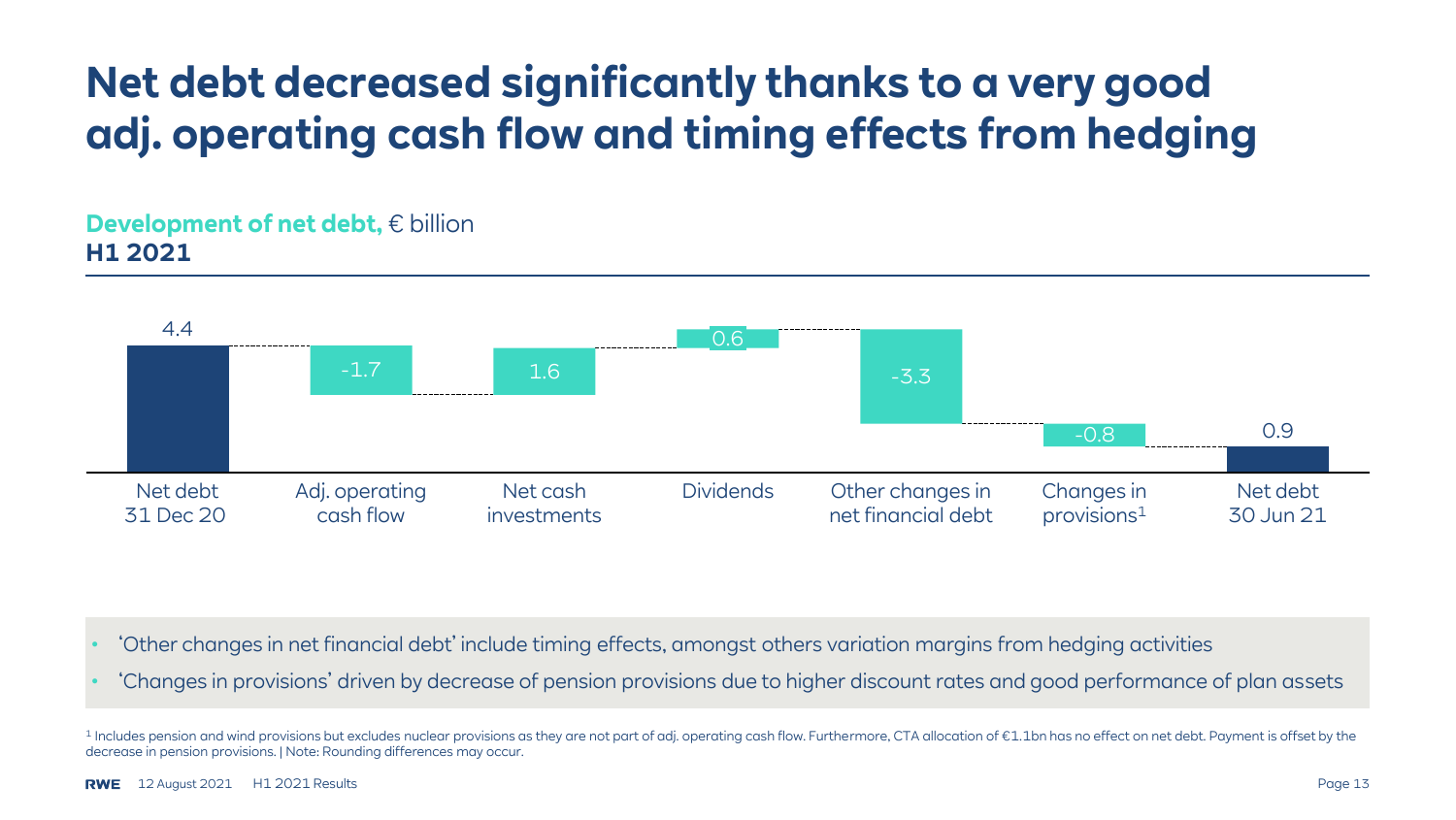## **Outlook for fiscal year 2021**

|     |                              | <b>New Outlook</b><br>(July 2021) | Outlook<br>(March 2021) |                                  |
|-----|------------------------------|-----------------------------------|-------------------------|----------------------------------|
| New | Core adj. EBITDA             | $2,150 - 2,550$                   | $1,800 - 2,200$         | <b>Offshore Wind</b>             |
| New | <b>Adj. EBITDA RWE Group</b> | $3,000 - 3,400$                   | $2,650 - 3,050$         | <b>Onshore Wind</b>              |
|     | Depreciation                 | $-1,500$                          | $-1,500$                | <b>Hydro/Biomas</b>              |
| New | Adj. EBIT                    | $1,500 - 1,900$                   | $1,150 - 1,550$         | New<br><b>Supply &amp; Tradi</b> |
|     | Adj. Financial result        | $~-150$                           | $~-150$                 | <b>Other/Consoli</b>             |
|     | Adj. Tax                     | 15%                               | 15%                     | <b>Coal/Nuclear</b>              |
|     | Adj. Minorities              | ~100                              | $~-100$                 |                                  |
| New | Adj. Net income              | $1,050 - 1,400$                   | $750 - 1,100$           |                                  |
|     | <b>Dividend target</b>       | 0.9€/share                        | 0.9€/share              |                                  |
|     |                              |                                   |                         |                                  |

#### **Group outlook FY2021,** € million **Divisional outlook FY2021– adj. EBITDA,** € million

|                                           | <b>New Outlook</b><br>(July 2021) | Outlook<br>(March 2021) |
|-------------------------------------------|-----------------------------------|-------------------------|
| <b>Offshore Wind</b>                      | $1,050 - 1,250$                   | $1.050 - 1.250$         |
| <b>Onshore Wind/Solar</b>                 | $50 - 250$                        | $50 - 250$              |
| <b>Hydro/Biomass/Gas</b>                  | $500 - 600$                       | $500 - 600$             |
| <b>New</b><br><b>Supply &amp; Trading</b> | <b>Significantly above 350</b>    | $150 - 350$             |
| <b>Other/Consolidation</b>                | ~100                              | ~100                    |
| <b>Coal/Nuclear</b>                       | $800 - 900$                       | $800 - 900$             |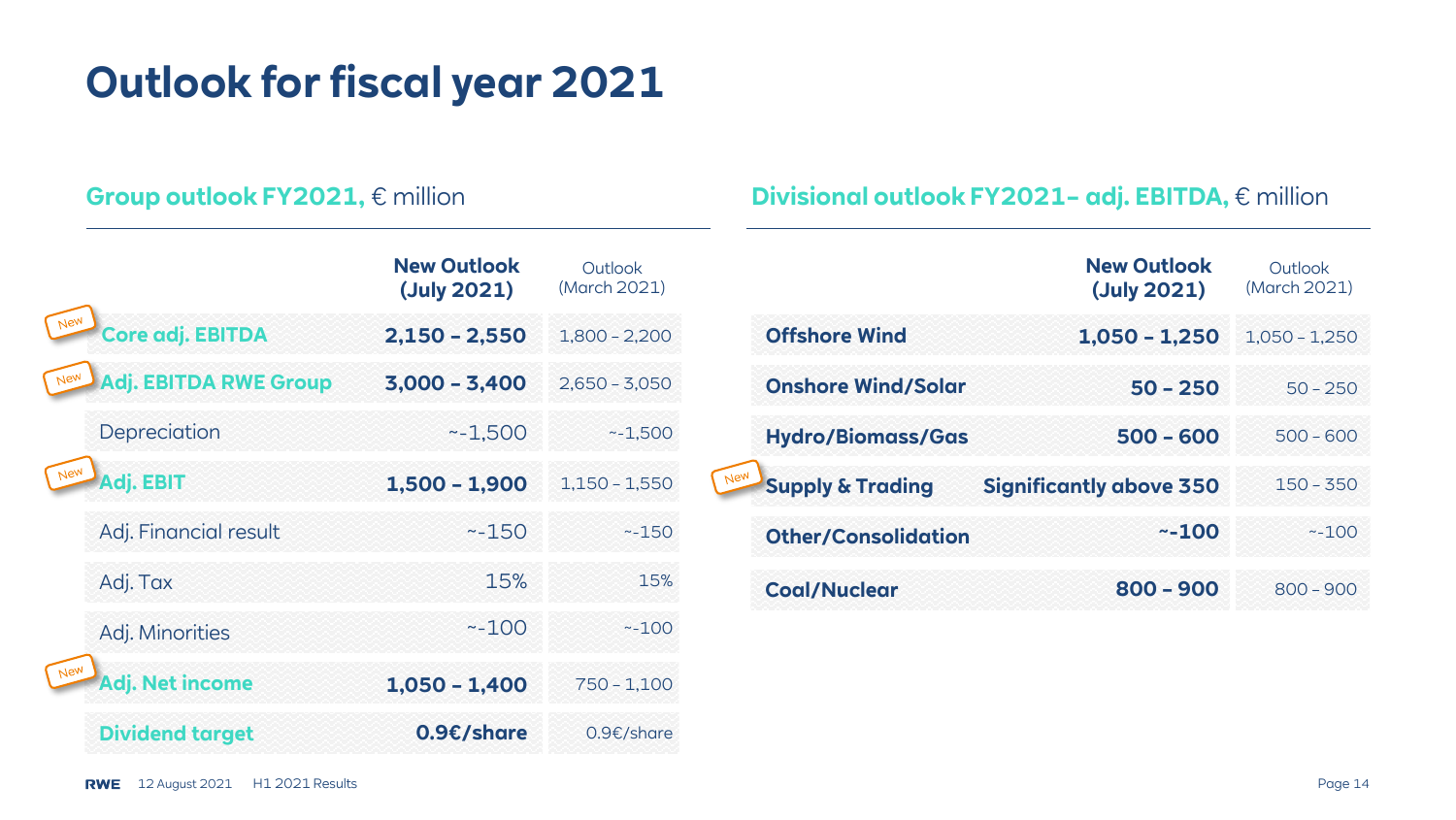# **Appendix**

**RWE** 12 August 2021 H1 2021 Results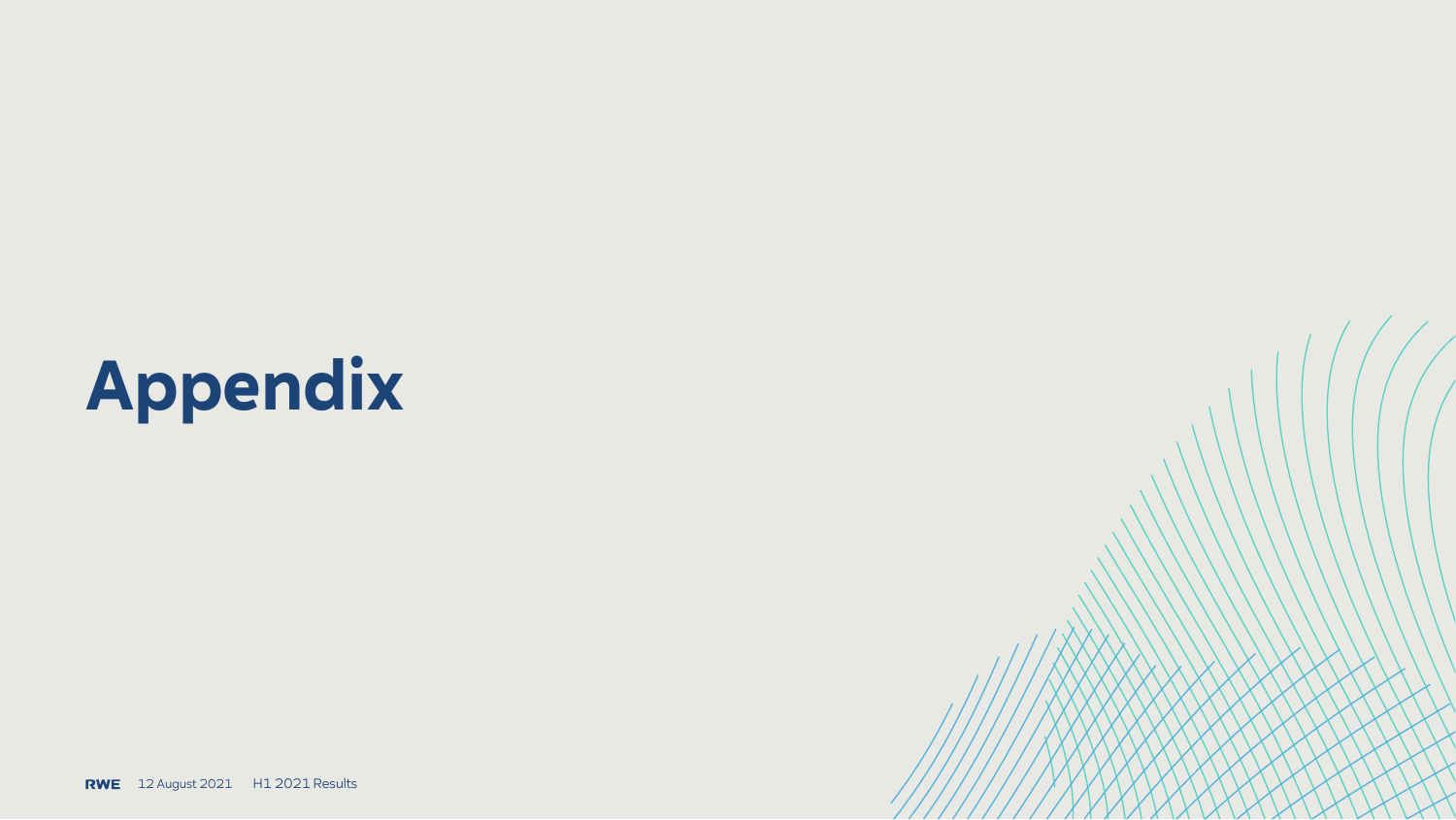## **Reconciliation to adj. net income**

|                                                        |                | H1 2021     |                 |
|--------------------------------------------------------|----------------|-------------|-----------------|
| $(E \text{ million})$                                  | Reported       | Adjustments | Adjusted        |
| <b>Adjusted EBITDA</b>                                 | 1,751          | ÷           | 1,751           |
| Depreciation                                           | $-709$         |             | $-709$          |
| <b>Adjusted EBIT</b>                                   | 1,042          | <b>COL</b>  | 1,042           |
| Non-operating result                                   | 331            | $-331$      |                 |
| <b>Financial result</b>                                | 149            | $-183$      | $-34$           |
| <b>Income from continuing</b><br>operations before tax | 1,522          | $-514$      | 1,008           |
| Taxes on income<br>(Tax rate)                          | $-103$<br>(7%) | $-48$       | $-151$<br>(15%) |
| <b>Income, of which</b>                                | 1,419          | $-562$      | 857             |
| Minority interest                                      | $-13$          |             | $-13$           |
| Net income <sup>1</sup>                                | 1,432          | $-562$      | 870             |

<sup>1</sup> Income attributable to RWE AG shareholders. | Note: Rounding differences may occur.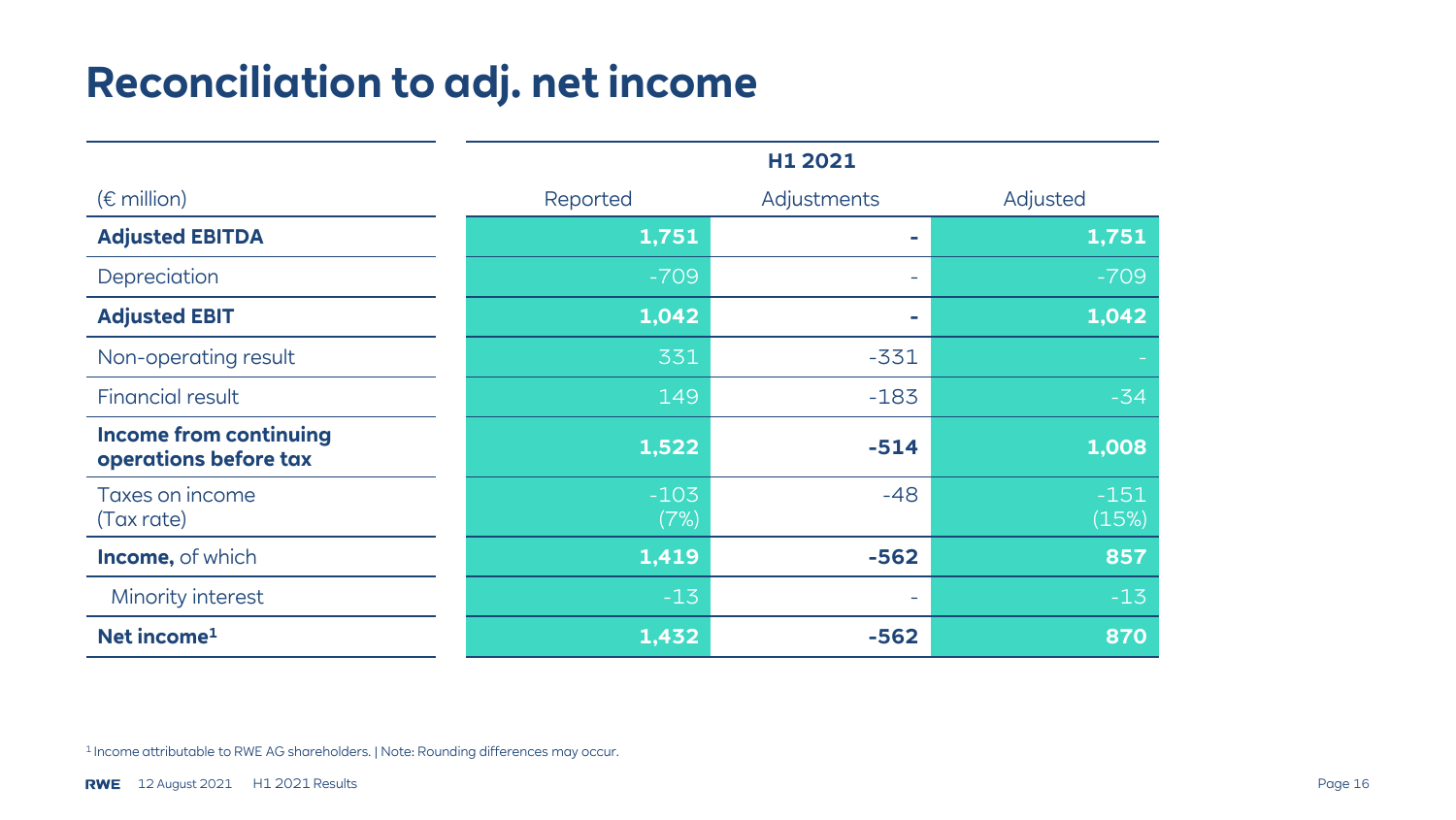## **Economic net debt**

#### **Net debt**

| $(\epsilon$ million)                                          | 30 Jun 2021 | 31 Dec 2020 | $+/-$          |
|---------------------------------------------------------------|-------------|-------------|----------------|
| Cash and cash equivalents                                     | 7,043       | 4,774       | 2,269          |
| Marketable securities                                         | 4,273       | 4,517       | $-244$         |
| Other financial assets                                        | 3,168       | 2,507       | 661            |
| <b>Financial assets</b>                                       | 14,484      | 11,798      | 2,686          |
| Bonds, other notes payable, bank debt, commercial paper       | 3,045       | 2,160       | 885            |
| Hedging of bond currency risk                                 | 23          | 31          | $-8$           |
| Other financial liabilities                                   | 3,332       | 3,038       | 294            |
| <b>Financial liabilities</b>                                  | 6,400       | 5,229       | 1,171          |
| Minus 50% of the hybrid capital recognised as debt            | $-276$      | $-278$      | $\overline{2}$ |
| Net financial assets (including correction of hybrid capital) | 8,360       | 6,847       | 1,513          |
| Provisions for pensions and similar obligations               | 2,226       | 3,864       | $-1,638$       |
| Surplus of plan assets over benefit obligations               | $-448$      | $-172$      | $-276$         |
| Provisions for nuclear waste management                       | 6,322       | 6,451       | $-129$         |
| Provisions for dismantling wind farms                         | 1,163       | 1,136       | 27             |
| <b>Net debt</b>                                               | 903         | 4,432       | $-3,529$       |

#### **Net debt definition**

- Net debt does not contain mining provisions, which essentially cover our obligations to recultivate opencast mining areas
- Financial assets we currently use to cover these provisions are also not part of the net debt, i.e.
	- o €2.6bn claim against the state for damages arising from the lignite phaseout
	- o E.ON stake of 15%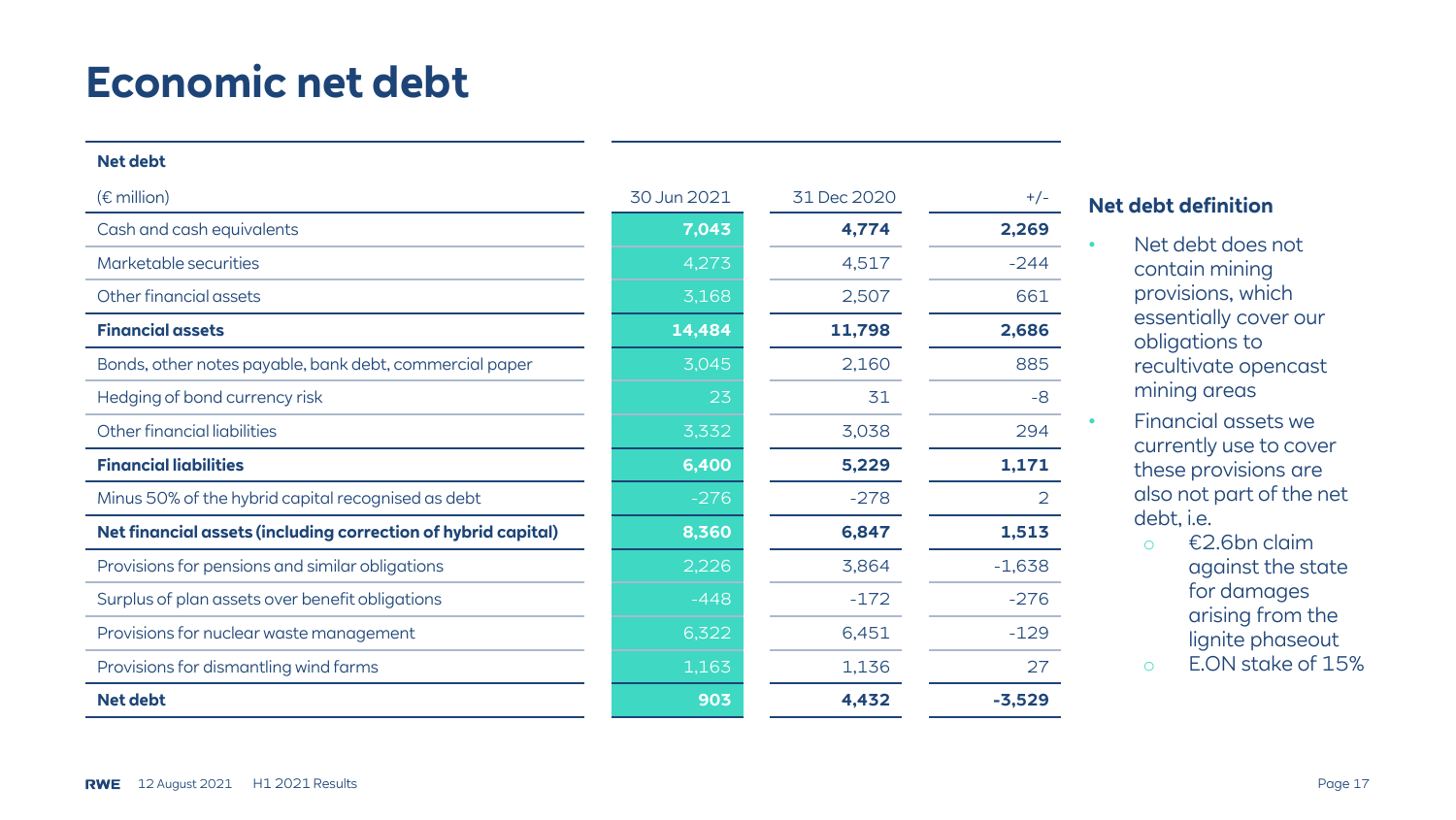## **Key sensitivities to our planning assumptions for FY2021**

| <b>Driver</b>        | <b>Segment</b>                       | <b>Type</b>    | <b>Sensitivity</b>       | Group impact <sup>1</sup>              |
|----------------------|--------------------------------------|----------------|--------------------------|----------------------------------------|
| Wind levels          | <b>Offshore Wind</b>                 | <b>P&amp;L</b> | +/- 10% production       | $+/- \text{\textsterling}160$ million  |
|                      | <b>Onshore Wind/Solar</b>            | <b>P&amp;L</b> | +/- 10% production       | $+/- \text{\textsterling}100$ million  |
| Power prices         | Offshore Wind and Onshore Wind/Solar | <b>P&amp;L</b> | $+/- 10%$                | +/- $\epsilon$ 70 million <sup>2</sup> |
| Main f/x (USD & GBP) | <b>RWE Group</b>                     | <b>P&amp;L</b> | $+/- 10%$                | $+/- \epsilon$ 130 million             |
| $CO2$ prices         | <b>RWE Group</b>                     | <b>P&amp;L</b> | $+/- €1/t$               | Hedged until 2030                      |
| Pension provisions   | <b>RWE Group Germany</b>             | B/S            | $+/- 0.1\%$ <sup>3</sup> | -€160/+€180 million <sup>4</sup>       |
|                      | <b>RWE</b> Group abroad              | B/S            | $+/- 0.1\%$ <sup>3</sup> | $-£100/+£110$ million <sup>4</sup>     |
| Nuclear provisions   | <b>RWE Group</b>                     | B/S            | $+/- 0.1\%$ <sup>3</sup> | $-$ /+ $\epsilon$ 45 million           |
| Mining provisions    | <b>RWE Group</b>                     | B/S            | $+/- 0.1\%$ <sup>3</sup> | $-$ /+ $£140$ million                  |

<sup>1</sup>All figures are rounded numbers. P&L figures refer to adjusted EBITDA. | <sup>2</sup> Earnings impact on merchant position before hedging. For 2021 we have already hedged a significant amount of our merchant production volumes. | <sup>3</sup> Change in real discount rate (net effect from change in nominal discount rate and escalation rate). | <sup>4</sup> Gross effect of changes in present value of defined benefit obligations. No offsetting effect from development of plan assets included. | Note: as of end of Dec 2020.